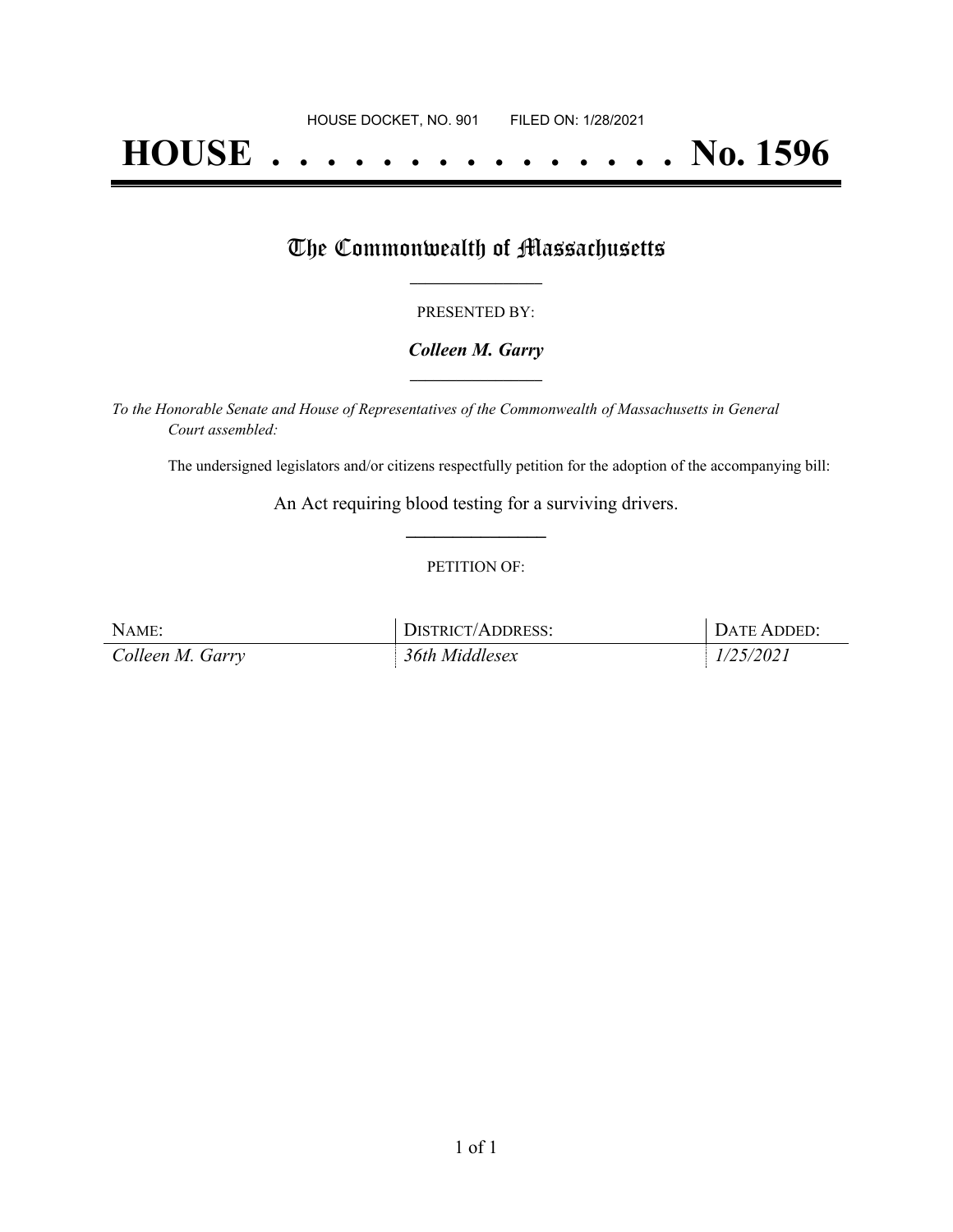# **HOUSE . . . . . . . . . . . . . . . No. 1596**

By Miss Garry of Dracut, a petition (accompanied by bill, House, No. 1596) of Colleen M. Garry for legislation to require blood testing for survivors of motor vehicle accidents or collisions resulting in personal injury or death. The Judiciary.

### [SIMILAR MATTER FILED IN PREVIOUS SESSION SEE HOUSE, NO. *1417* OF 2019-2020.]

## The Commonwealth of Massachusetts

**In the One Hundred and Ninety-Second General Court (2021-2022) \_\_\_\_\_\_\_\_\_\_\_\_\_\_\_**

**\_\_\_\_\_\_\_\_\_\_\_\_\_\_\_**

An Act requiring blood testing for a surviving drivers.

Be it enacted by the Senate and House of Representatives in General Court assembled, and by the authority *of the same, as follows:*

|                | SECTION 1. Section 24 of chapter 90 of the General Laws, as appearing in the 2014                  |
|----------------|----------------------------------------------------------------------------------------------------|
| $\overline{2}$ | Official Edition, is hereby amended by inserting after the word "liquor", in lines 537 and 538,    |
| $\overline{3}$ | the following words:- or involved in any motor vehicle accident or collision resulting in personal |
| 4              | injury or death.                                                                                   |
|                |                                                                                                    |
| 5              | SECTION 2. Said section 24 of said chapter 90, as so appearing, is hereby further                  |
| 6              | amended by striking out, in line 546, the word "arrested".                                         |
|                |                                                                                                    |
| $\tau$         | SECTION 3. Said section 24 of said chapter 90, as so appearing, is hereby further                  |
| 8              | amended by inserting after the word "liquor", in line 548, the following words:- or during any     |
| 9              | motor vehicle accident or collision resulting in personal injury or death.                         |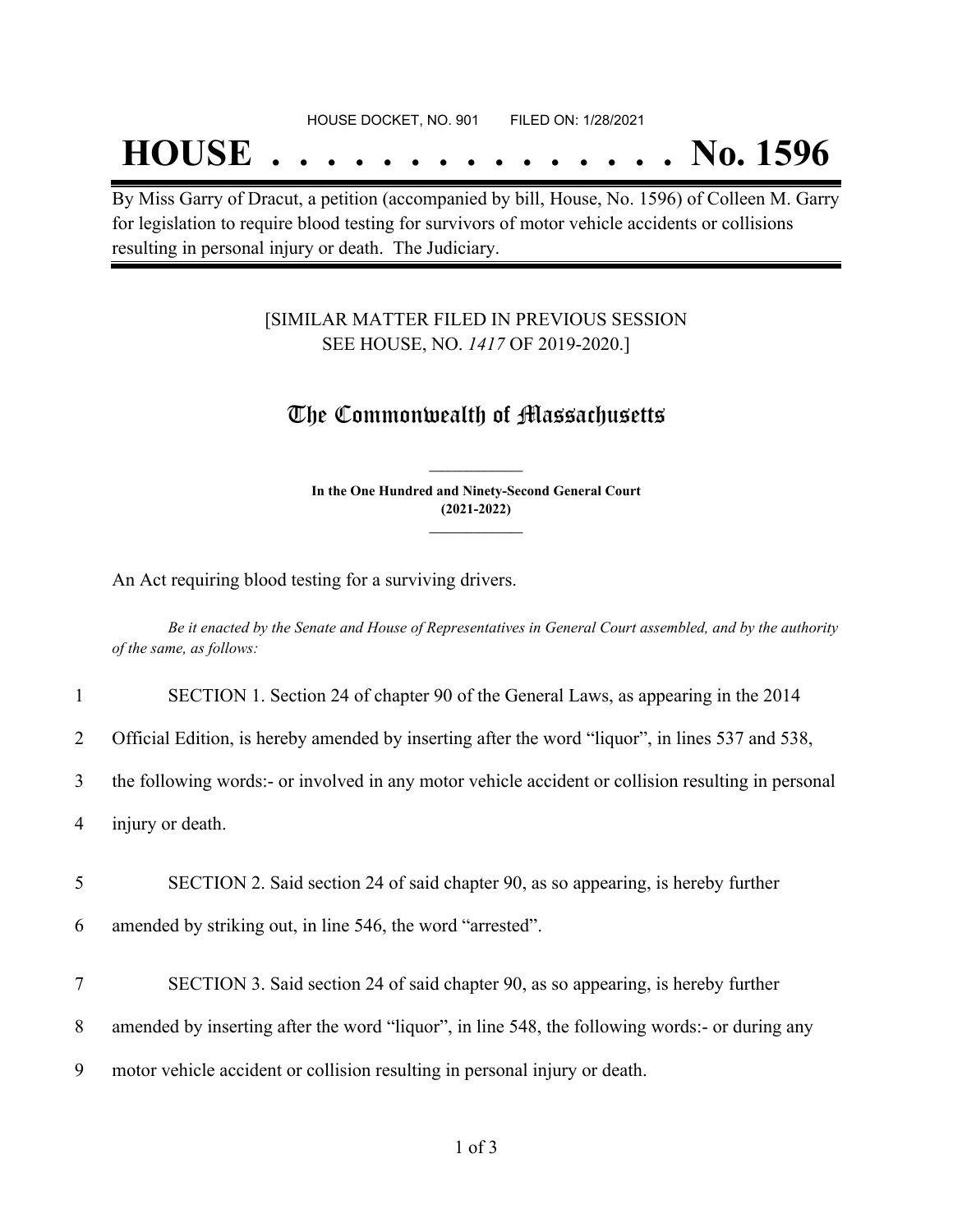| 10 | SECTION 4. Said section 24 of said chapter 90, as so appearing, is hereby further                |
|----|--------------------------------------------------------------------------------------------------|
| 11 | amended by striking out, in line 548, the word "arrested".                                       |
| 12 | SECTION 5. Said section 24 of said chapter 90, as so appearing, is hereby further                |
| 13 | amended by striking out, in lines 552 and 553, the words "no such test or analysis shall be made |
| 14 | and".                                                                                            |
| 15 | SECTION 6. Said section 24 of said chapter 90, as so appearing, is hereby further                |
| 16 | amended by striking out, in line 515, the word "and".                                            |
| 17 | SECTION 7. Said section 24 of said chapter 90, as so appearing, is hereby further                |
| 18 | amended by inserting after the word "operator", in line 593, the following words:-; and (iv)     |
| 19 | proceed in administering the test or analysis of the person's blood pursuant to this section.    |
| 20 | SECTION 8. Said section 24 of said chapter 90, as so appearing, is hereby further                |
| 21 | amended by striking out, in line 599, the word "arrested".                                       |
| 22 | SECTION 9. Said section 24 of said chapter 90, as so appearing, is hereby further                |
| 23 | amended by inserting after the word "liquor", in lines 600 and 601, the following words:- or     |
| 24 | during any motor vehicle accident or collision resulting in personal injury or death.            |
| 25 | SECTION 10. Said section 24 of said chapter 90, as so appearing, is hereby further               |
| 26 | amended by striking out, in line 648, the word "arrested".                                       |
| 27 | SECTION 11. Said section 24 of said chapter 90, as so appearing, is hereby further               |
| 28 | amended by inserting after the word "liquor", in line 649, the following words:- or during any   |
| 29 | motor vehicle accident or collision resulting in personal injury or death.                       |

### of 3